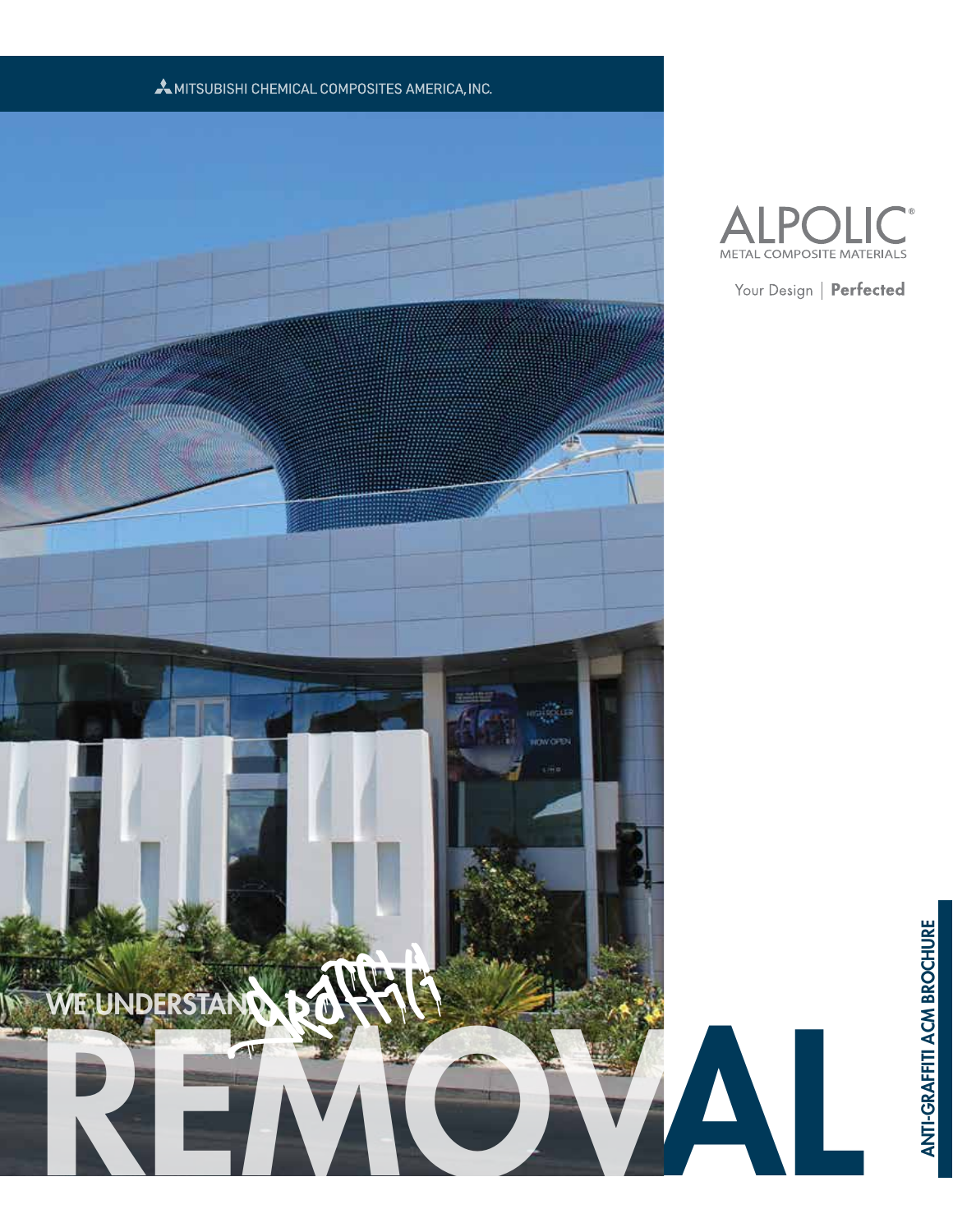**ALPOLIC® HAS TEAMED WITH VALSPAR® AND GRAFFITI REMOVAL SERVICES® (GRS) TO PROVIDE A COST-EFFECTIVE SOLUTION FOR ASTM-COMPLIANT ANTI-GRAFFITI ACM THAT REQUIRES NO ADDITIONAL COATINGS AND NO ADDITIONAL COST. WITH THE SURGE IN GRAFFITI AND ITS SERIOUS CUMULATIVE EFFECT, ANTI-GRAFFITI COATINGS ARE BEING RAPIDLY ADOPTED IN SPECIFICATIONS AND, IN SOME CASES, REQUIRED BY LAW.** 

REMOV AL

graffiti

۰

o

Every year American cities spend an estimated 12 billion dollars on graffiti removal, often using non-environmentally friendly, time-consuming, ineffective methods. Cities are passing regulations that dictate how quickly graffiti needs to be removed, citing rapid removal as an effective prevention tool.

This non-toxic, water-soluble, biodegradable cleaning system is highly effective and "brush-on/wipe-off" easy to use. It's tested to ASTM standards and works equally on all new and existing ALPOLIC® Valspar® ACM projects.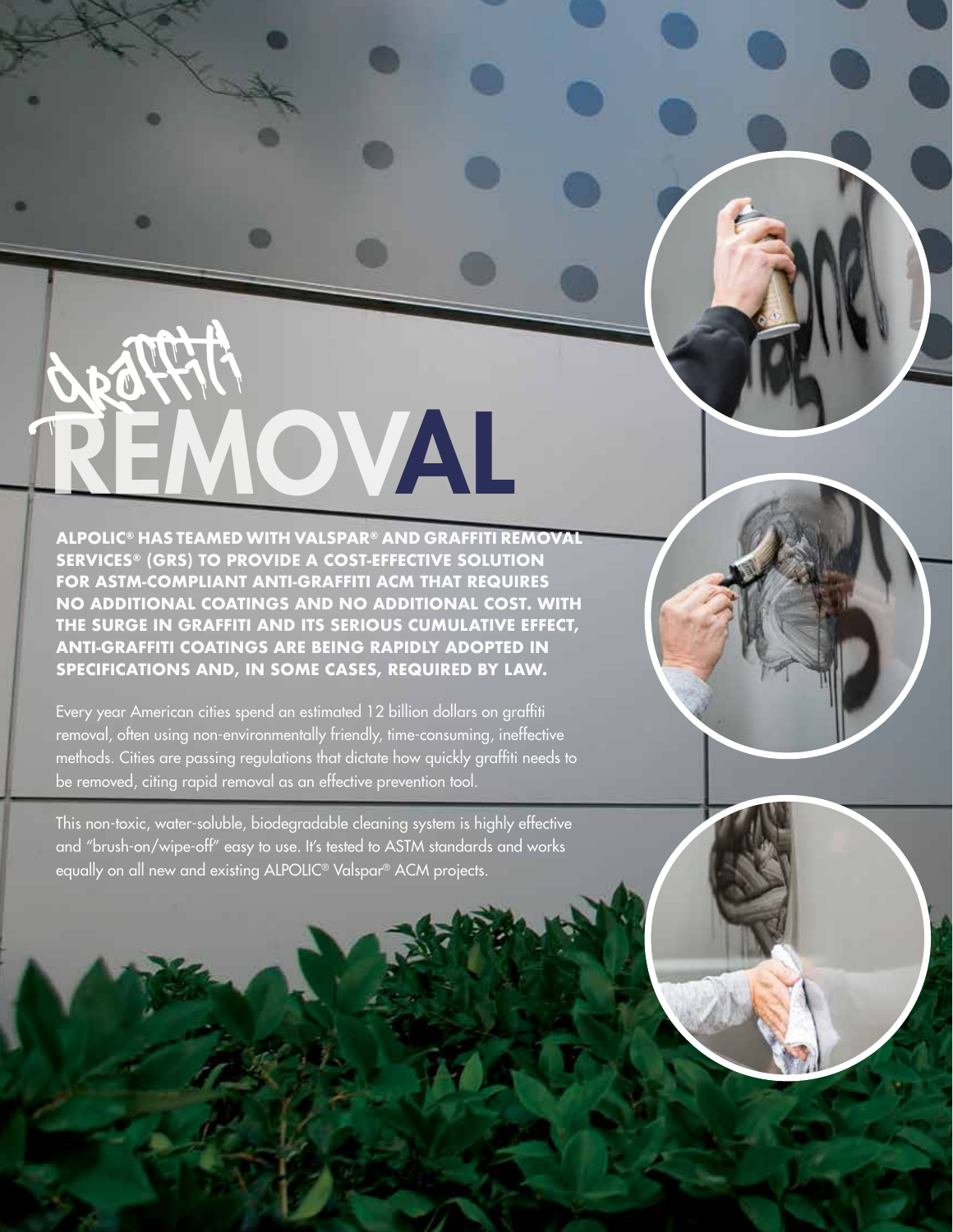## tance

Get impressive graffiti resistance with no added costs for specialty coatings such as sacrificial clear or third coats. You can trust ALPOLIC<sup>®</sup> for a more costeffective way to protect your building against graffiti. Any building old or new that boasts ALPOLIC® ACM with a Valspar® FEVE, PVDF or polyester finish is already graffiti-resistant at absolutely no extra cost, with no extra coatings.

### Removal

ALPOLIC® has aligned with Valspar® and Graffiti Removal Services (GRS), a leading expert in the field of graffiti removal, to provide speedy, safe and accurate removal from a trusted graffiti-removal expert. GRS has been successfully eliminating graffiti for more than 15 years, with an expert team that works with everyone in the value chain to quickly outline approved products, techniques and procedures to remove graffiti from all building surfaces.

# cost-effect

ALPOLIC® graffiti resistance is built right into our products, with no expensive add-ons required.

To learn more about graffiti resistance and removal services, please contact us online at alpolic-americas.com/graffitiresistance.



Your Design | Perfected

# Lets get started

For coating-specific questions, please contact your Valspar® sales representative.

For graffiti removal questions, please contact GRS.